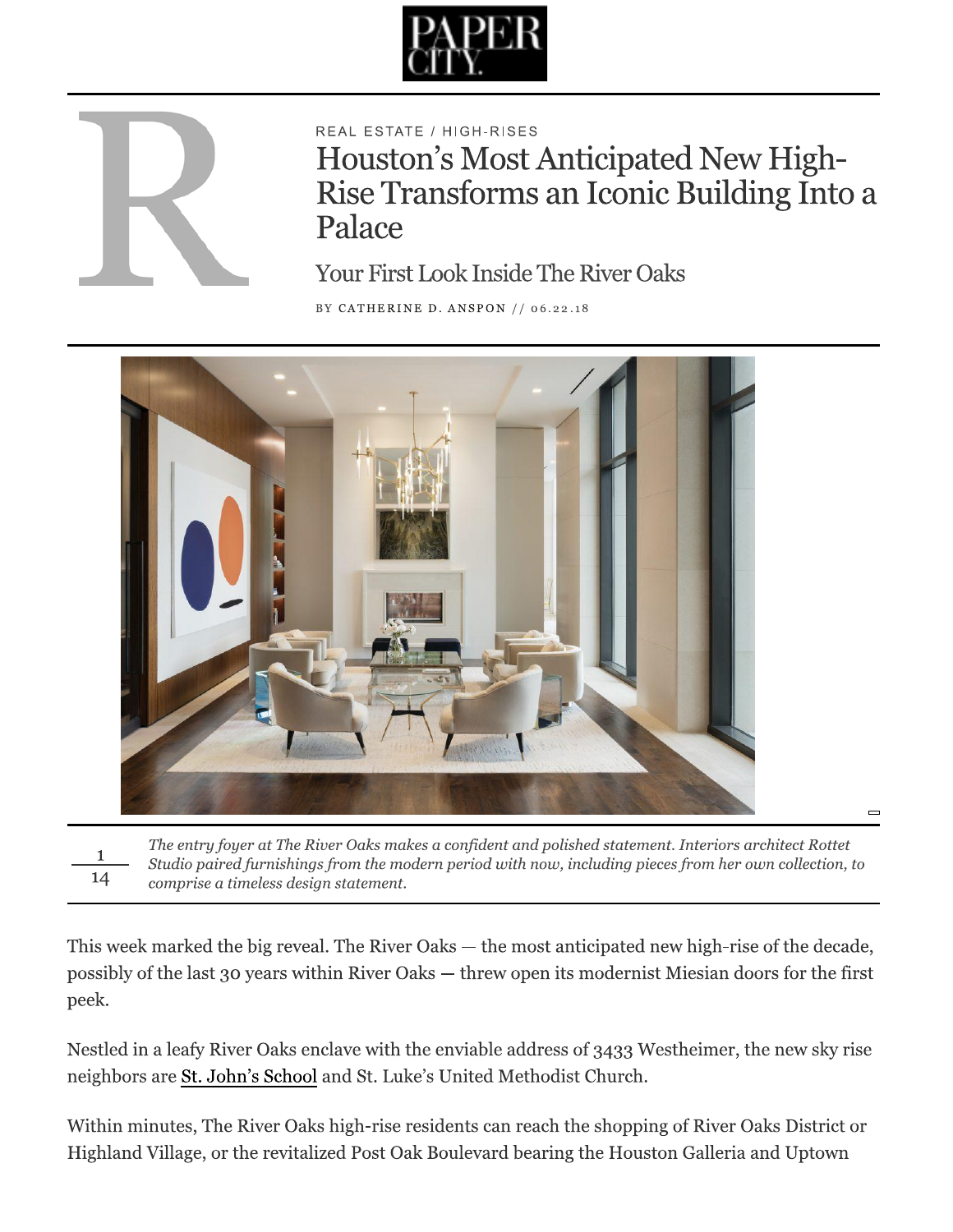Park.

The luxury-packed building, which is startlingly beautiful and understated, created a commanding first impression for the corps of reporters and media assembled for morning coffee and a first walk through.

With its sleek lines and distinctive profile set upon an unheard of three pristinely landscaped acres, The River Oaks stands out amidst the boom of current Houston high-rise offerings for its green footprint. A lesser developer might have packed a few more towers onto the acreage.

Lauren Rottet and Jacob Sudhoff, two of the key players in realizing the reborn River Oaks. Rottet's firm devised the interior architecture and design, Sudhoff's firm directs all sales and marketing initiatives for The River Oaks. (Photo by Catherine D. Anspon)

The dream team was assembled by New York-based developer **Arel Capital**, led by managing partner **Richard Leibovitch**, who acquired the building in September 2014. This talent, all with Houston roots, includes architectural firm EDI International; interiors architect Rottet Studio; and landscape architect McDugald-Steele. Sales and marketing powerhouse Sudhoff also played a big part in the reimagined high-rise and its final appearance.

But beyond that  $-$  The River Oaks also represents something no other new building can offer. That is the imprimatur of architectural soul, via its modernist history.

The achieve it all was not small  $-$  the renovation project cost more than \$100 million. Its timetable extended across four years.

#### **Beautiful Bones**

First a little background on The River Oaks. Considered an important work of modernist architecture when it was built circa 1963-1965, the building was designed by noted 20th-century Houston architect Cameron Fairchild (1902-1985). Fairchild's half-century portfolio ranges from one of the first homes built on River Oaks Boulevard to the five-house enclave River Oaks Courts along Stanmore Drive, as well as the Jesse H. Jones Library at the Texas Medical Center, plus substantial homes and public buildings throughout the state.

The custom-designed apartment building for modern Houston was always a rental proposition. The River Oaks Apartments as the building was then called "had a long, illustrious life as home to the upand-coming, empty-nesters and newly divorced," wrote PaperCity design editor Rebecca Sherman in one of the early stories about the four-years-in-the-making redevelopment.

In the mid 1990s, this writer worked in the building  $-$  as the GM for a healthy meals entity that was the equivalent to Snap Kitchen back in the day. The building then was still handsome, but fraying.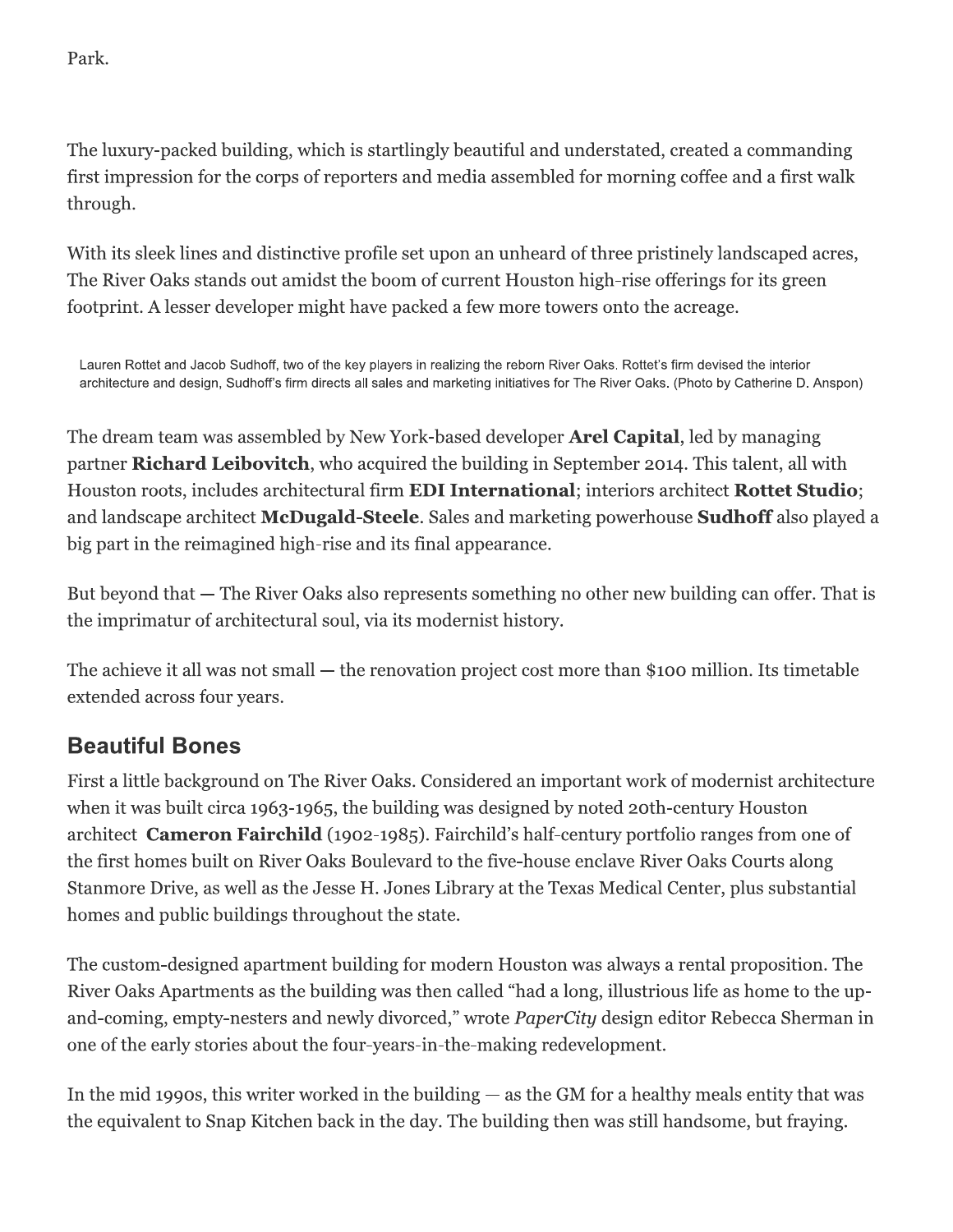Our offices looked out upon The River Oaks' famous gardens, but the lobby, public spaces, porte cochere, and units, while possessing good bones, were utterly devoid of any vestiges of glamour.

# **The Next Chapter**

When Arel Capital acquired the property for its portfolio, they initially considered it as a rental building; Leibovitch then changed directions and went with a bigger game plan. Overhauling the '60s Mies van der Rohe-inspired high-rise to make it into fewer but larger units for purchase was ambitious, but made sense. As did pushing out the envelope of the building and adding two floors, including the crown jewel  $-$  a quartet of jaw-dropping 6,200 square-foot penthouses on the 18th and 19th floors, still being readied the day of our tour, which carry a price tag of \$7.5 million each, and come with 1,700 square-foot terraces boasting unrivaled views.

Two of the four penthouses have been purchased; a pair, on the 19th floor, remain.

Other top-notch amenities include a pet grooming salon and a pet park, dual pools, terraced gardens, suites for overnight guests, a fitness center, pilates and yoga studios, a massage room, valet parking, 24-hour concierge service, outdoor kitchen, and indoor dining room with adjoining catering kitchen

If you're considering purchase, act quickly. Only 17 of 79 units remain, with price tags beginning at \$1.8 million, and soaring to \$7.5 million for those ultimate penthouses.

# **Creative Quartet**

For the sneak peek, Leibovitch flew in from Arel Capital's NYC HO joined by Lauren Rottet to lead the tour of The River Oaks transformation, one that preserved the footprint, but required exterior walls to be removed down to their fortress-like concrete core, and rebuilt with vistas of floor-toceiling glass, as well as the addition of two upper floors.

Leibovitch underscored the exceptional nature of the "360 views" that are expected to be protected for perpetuity by the presence of the neighboring private school and church, St. John's and St. Luke's, as well as the River Oaks neighborhood to the north.

Rottet spoke of her goal to preserve "the Mies quality of the building, the indoor and outdoor dialogue, and the walls, which float through the space, not touching each other."

The effect is polished, subtle, and becomes a beautiful tableau for the life of the new residents, which will play out in the building.

Furnishings are futurist, beautifully layered with pieces nodding to the past. Rottet's own collection, which is carried at Houston-based BeDesign is included in The River Oaks. Standouts are the entrance foyer's pair of dichroic tables that bounce beams of light into the room. (BeDesign is also responsible for the sleekly appointed model unit.)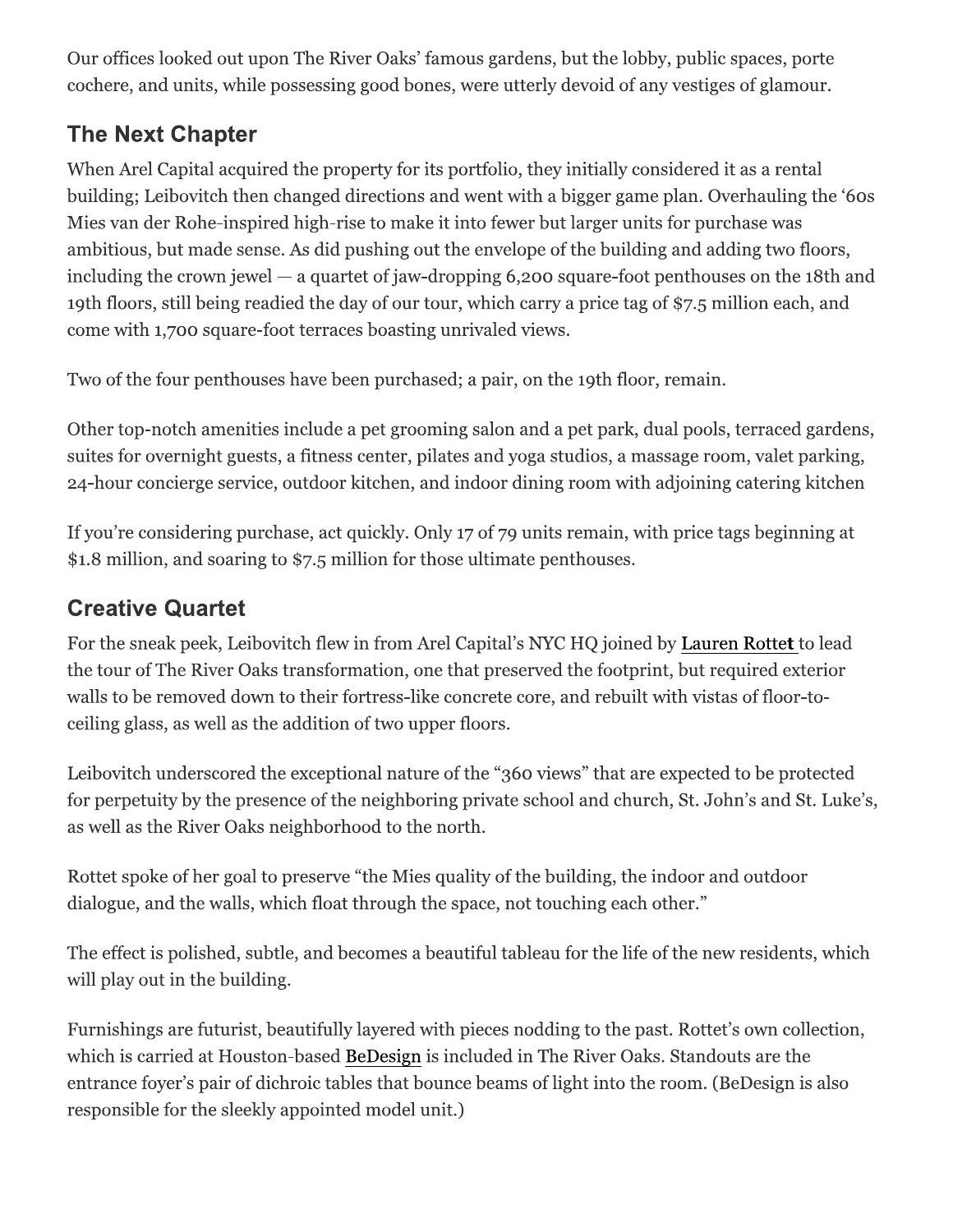Rottet also sleuthed vintage mid-century finds and classic designers from Lynn Goode Vintage, Reeves Antiques, and AG Antiques on W. 19th; especially stunning is a curvaceous Vladimir Kagan sofa that anchors the library. "I like to create narratives and story boards for my buildings and their rooms, naming characters who will live there," says Rottet. One senses the presence of wit informed by history and the idea of being on a social stage in Rottet Studio's compelling interiors for The River Oaks.

Rottet then called attention to the matchless millwork of a Houston firm that is well represented in the lobby  $-$  the 80-year old **Brochsteins**, which provides woodwork for clients ranging from Richard Meier's Getty Museum to Neiman Marcus and the Shamrock Hotel back in the day.

#### These Walls Do Talk - With Art

The River Oaks also boasts an amenity that matches its design appeal  $-$  one that is every bit the equal of its floating lobby walls, book-matched walnut paneling, Calacatta Italian marble countertops, Gaggenau appliances and Poggenpohl cabinetry. That would be an enviable art collection  $-$  one that has been two years in the planning, a punctuation point for all the public spaces, both dramatic and expansive, and quiet and intimate.

Arel Capital's managing partner Richard Leibovitch with art adviser Lea Weingarten in The River Oaks entry foyer. Houston artist Paul Kremer was commissioned to create the abstract canvas that sets the tone for the new building's smart collection, one that encompasses 26 works total. The building spent six figures on the art, to pair important canvases, prints, and photography with Rottet Studio's impeccable interiors.

"The goal is for the art to complement the elegance of the building," Leibovitch said in 2016, when we first interviewed him about The River Oaks' then nascent collection.

Over the past two years, he and art adviser Lea Weingarten have gone on a journey. The path to acquisitions has been, like the building, nuanced and carefully considered. Stops along the way have included Houston gallerists — Moody, Barbara Davis, Inman, McClain — as well as the studios of Houston artists such as **Paul Kremer**, whose large-scale abstract canvas in the lobby foyer will become one of The River Oaks' calling cards.

There's also a sublime Gael Stack canvas, rendered in her signature blue that rivals the ultramarine of Yves Klein. The UH painting professor was cited by Weingarten during our tour as one of Houston's "grande dames"; her painting carries the soaring spaces of The River Oaks promenadeworthy hallway.

Weingarten underscored the importance of artistic diversity, and heaps praise upon her client, Leibovitch, for whom building The River Oaks' collection amounted to "a passion project."

A formative early shopping trip set the tone  $-$  in 2016 to the Art Basel and Untitled fairs (both in Miami Beach) yielded two senior masters, one American born, the other from Argentina. They are respectively Stanley Whitney and Liliana Porter, both talents in their seventies who explore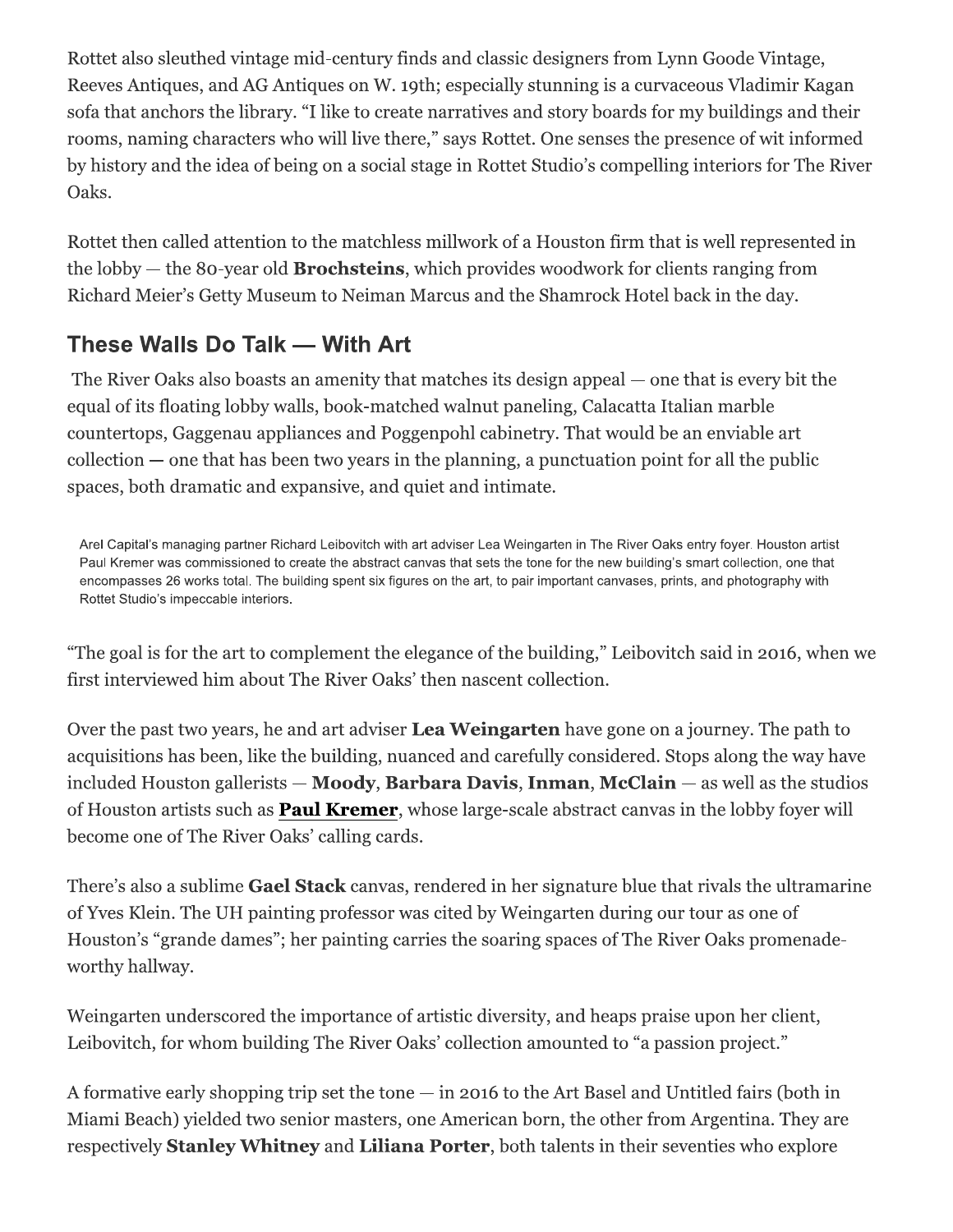painting and drawing (Whitney) and conceptual photography (Porter) to forge original works that allude subtly to issues of identity.

The Whitney monotype and the Porter photographs each were five-figure purchases — the total spent for The River Oaks collection, confirmed by Weingarten are the "low six figures" for more than two dozen works of art: "14 large scale and 12 small scale works in the collection." The adviser also curated the library with books about art and the artists represented in The River Oaks collection.

Two years after they were acquired, the Whitney occupies pride of place in The River Oaks' library while the suite of Porter photos —meditative black and whites that include human hands configured with lines  $-$  are perfectly installed in a nook in the first-floor reception room.

An important work on paper by the iconic American master **Alex Katz** also figures in the collection: White Roses, 2014, a small-edition silkscreen from McClain Gallery bears 16 colors. The master print hovers over a mid-century credenza in the lobby. Conjuring magnolias, the Katz alludes to one of the building's signature features: the alluring green spaces.

Weingarten underscored that art is part of the buildings appeal. The River Oaks is peppered with collectors — "savvy when it comes to artwork selections," the adviser says. She told *PaperCity* one of the first residents to purchase a unit in the building is a Menil Collection trustee. So it goes without saying  $-$  "It is important that the pieces going into the common areas are well-chosen."

### **A New Life**

Jacob Sudhoff says, "The River Oaks is quickly forming a vertical community, with dinner clubs, travel excursions, and more  $-$  whether you're 25 or 75."

It's the best of both worlds, the redux of one of Houston's classic residential buildings redolent of the optimism of the 1960s. Now it's totally reborn for the 21st century by an architectural dream team funded by a committed developer who wanted The River Oaks to become a luxury residence, which could hold its own with any new high-rise around the nation.